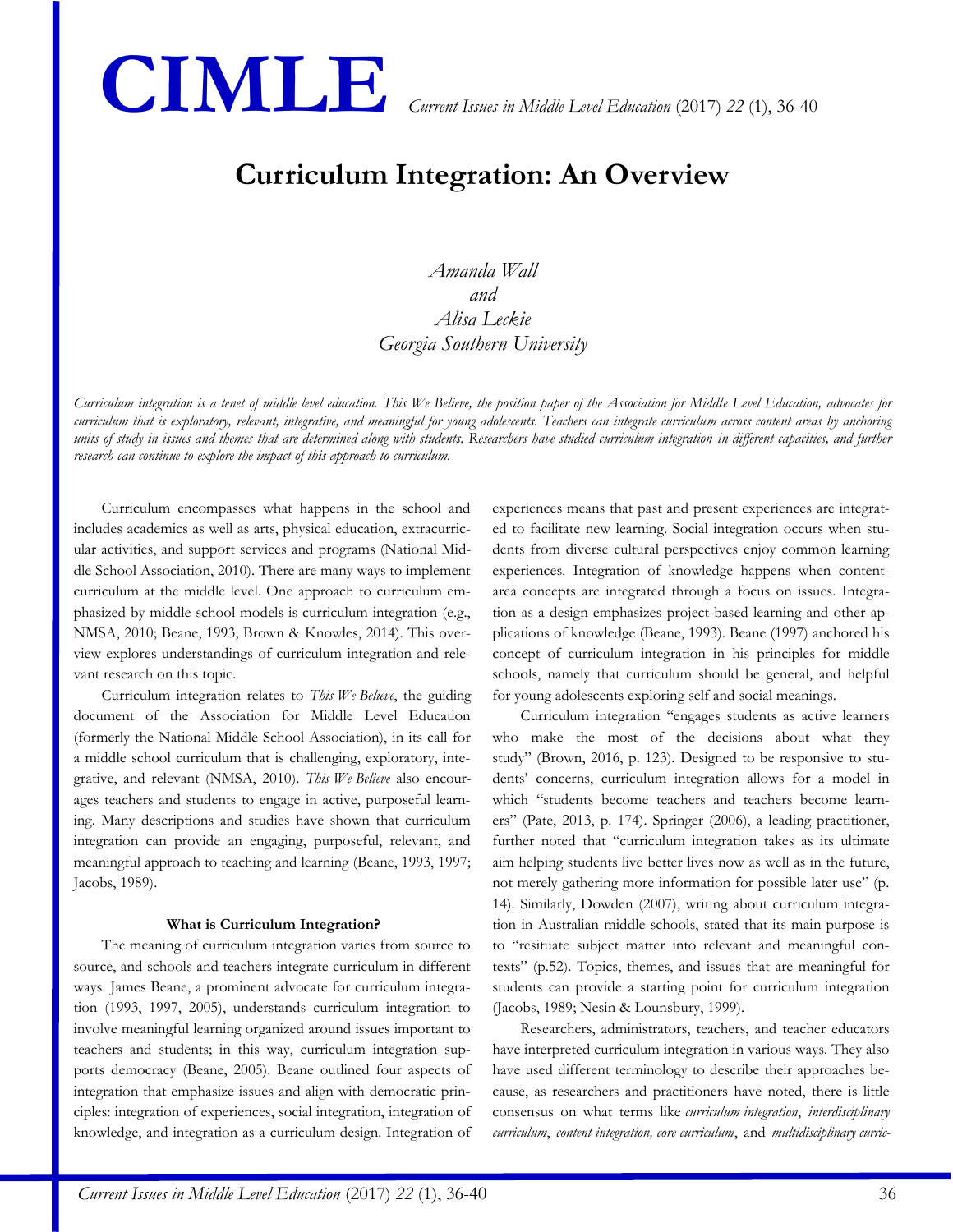*ulum* mean (Applebee, Adler, & Flihan, 2007; Czerniak, Weber, Sandmann, & Ahern, 1999; Springer, 2013). Some resources have delineated curriculum integration from other approaches by using metaphors like a pyramid (Manning & Bucher, 2012), or a continuum (Brown & Knowles, 2014; Jacobs, 1989; Kellough & Carjuzaa, 2009; Mathison & Freeman, 1997; cf. Greene, 2005) with subject-centered curriculum on one end and student-centered curriculum integration on the other. Along the continuum, connections among content areas may increase (Brown & Knowles, 2014; Jackson, 2005; Mathison & Freeman, 1997).

Mathison and Freeman (1997) synthesized research on interdisciplinary and integrated curriculum and articulated three categories: interdisciplinary, integrated, and integrative curriculum. They defined interdisciplinary curriculum as more contentcentered, while integrative curriculum is more student-centered, aligning with Beane (1997). Springer (2013) also acknowledged the "trouble with names" and noted that interdisciplinary curriculum "maintains the distinct disciplines" (p. 192). Curriculum integration, by contrast, focuses on broad themes without strict content-area delineations. The conceptions of curriculum above derive from theoretical works and middle school handbooks; it is also important to turn to research on curriculum integration.

### **Examples of Curriculum Integration**

Examining the research on curriculum integration presents a challenge since there is little uniform understanding of what curriculum integration is, which is compounded when terms like *interdisciplinary* or *integrated* are often used interchangeably, as noted by Nesin and Lounsbury (1999), Springer (2013), and others.

Research on curriculum integration often focuses on examples of integration between two or three content areas; it is not necessary to integrate all content areas. Two content areas typically integrated are language arts and social studies (Applebee, Adler, & Flihan, 2007; Authors, 2016), or science and math (MacMath, Roberts, Wallace, & Chi, 2010; Offer & Vasquez-Mireles, 2009). As an example, researchers in one study (Stinson, Harkness, Meyer, & Stallworth, 2009) wrote six teaching scenarios reflecting models of math-science integration described by Davidson, Miller, and Matheny (1995): discipline, content, process, methodological, and thematic. Stinson and colleagues asked 33 middle school math and science teachers to read the scenarios and indicate whether each represented curriculum integration and, if so, how; teachers also were asked to share their own examples of mathscience integration. Results showed that teachers did not apply common understandings of math-science integration. That study reflects the need for teacher educators, administrators, teachers, researchers, and others to develop common approaches to curriculum.

Other research presents ways that pre-service teachers develop and apply understandings of curriculum integration. Grant and Paige (2007), for example, conducted a study within a course designed to prepare pre-service teachers for curriculum integration. Teams of pre-service teachers observed and gathered information about students to determine themes for units. They then developed essential questions to guide planning and provide a "framework for pre-service teachers to identify the learning outcomes" within the unit (p. 33). Pre-service teachers described greater curriculum understandings after the projects. Authors (2016) explored how a small number of pre-service teachers integrated literacy in units designed for middle level Social Studies; they found that this integration was achieved through discrete disciplinary literacy tasks within a unit, such as focused word study or close reading of informational texts. In another study, Barry (2013) studied pre-service and inservice teachers' implementation of "content integration" between art and other content areas within a disciplinary literacy course. Pre-service teachers generated guiding questions to relate themes to content. Barry followed up with many graduates to see how they practiced content integration in their classrooms. A middle school science teacher, "Carlita" described her unit on the human body. She collaborated and co-taught with art and physical education teachers. Administrator and parent feedback was enthusiastic; Carlita acknowledged that curriculum integration was easier because "the school philosophy was to draw connections between domains of knowledge" (p. 101). These studies show impacts of teacher education on teachers' understanding of and ability to enact curriculum integration; Carlita's example also underscores the importance of a shared vision within a school.

Other studies have investigated student outcomes and perceptions related to curriculum integration. Bishop, Allen-Malley, and Brinegar (2007) interviewed students and found that they had positive perceptions of curriculum integration as giving them a chance to "shine." Brinegar and Bishop (2011) also interviewed students about curriculum integration; students' initial skepticism shifted to engagement as they better understood the learning processes involved. Brown (2011) interviewed 26 middle school students from two programs with curriculum integration. Analyzing these interviews, Brown stressed the importance of teachers' emphasizing discrete skills within large-scale themes and topics. Mac-Math, Wallace, and Chi (2009) had related findings about students' skill acquisition in a curriculum integration framework. The researchers explored the assessments designed by middle school teachers in two units integrating math and science. One site had two teachers and 50 students; the other had one teacher and 26 students. Researchers found the units allowed students to selfassess through continuous hands-on experimentation. However, students at both sites struggled with content-specific skills (for example, calculating scales and ratios) embedded in the projects, and teachers could not always monitor students' progress and redirect as needed.

Other sources besides research describe various implementations of curriculum integration. Pate, Homestead, and McGinnis (1997) provided a detailed account of two teachers' experiences with curriculum integration, and Springer (2006) provided another in *Soundings*. In their edited collection subtitled *Dancing through Walls* (1993), Stevenson and Carr presented several examples of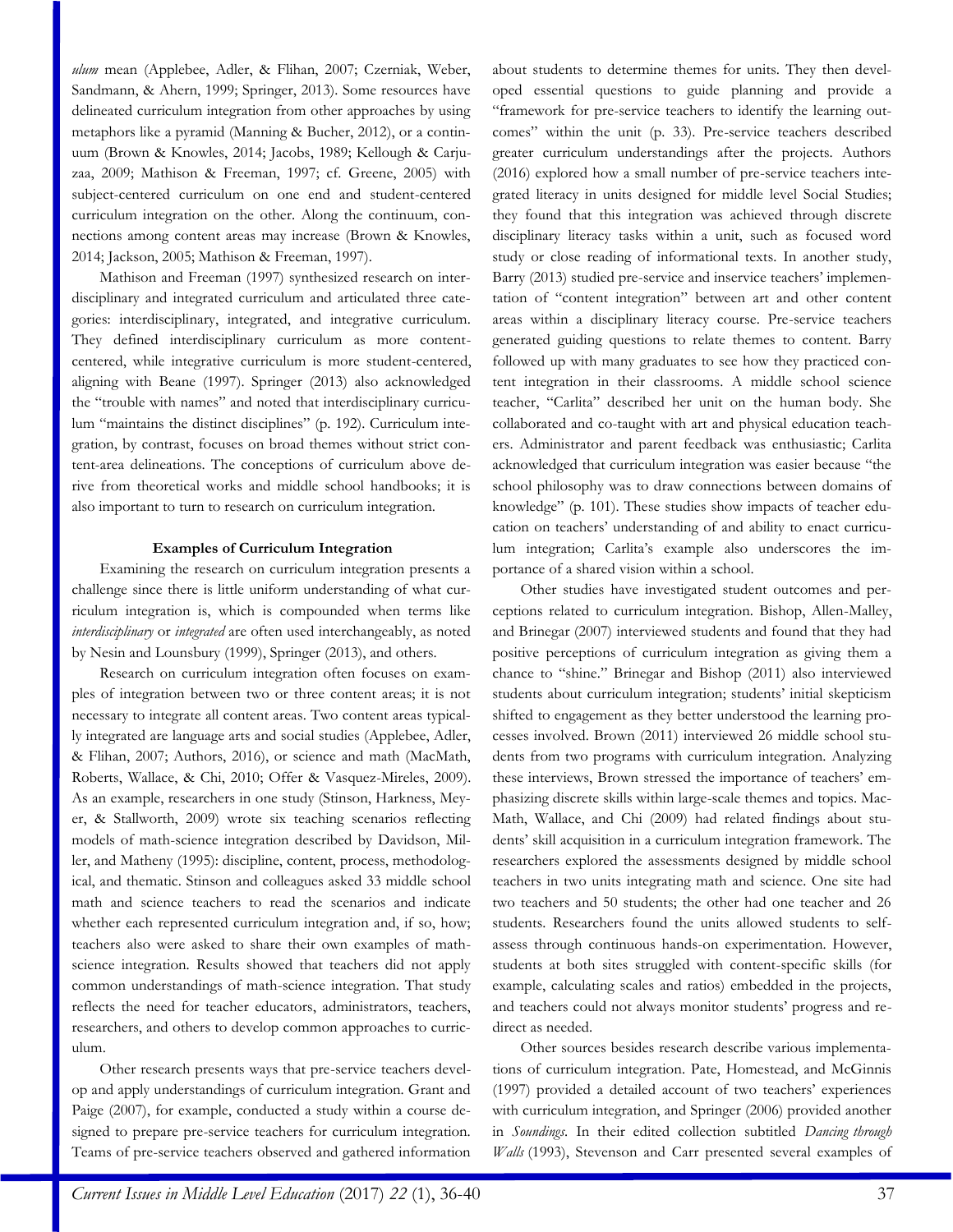curriculum integration with the shared goals of students growing more confident, working together cooperatively, developing social -ethical consciousness, and engaging in learning that makes them "think, think, and think" (p. 20). This type of literature has been called advocacy literature (Applebee, Adler, & Flihan, 2007) or testimonial literature (Czerniak, Weber, Sandmann, & Ahern, 1999). These are valuable resources for examples of curriculum integration.

#### **Curriculum Integration: Additional Considerations**

Standards for different disciplines, although developed by discipline-specific organizations (Czerniak, Weber, Sandmann, & Ahern, 1999), also advocate integration of content areas throughout K-12 schooling (Mathison & Freeman, 1997). Standards developed by the National Council of Teachers of English, the National Council of Teachers of Mathematics, and the National Council for the Social Studies make space for interdisciplinary and integrated approaches to content areas, and the Next Generation Science Standards align science standards for different grade bands to Common Core State Standards for English Language Arts and Mathematics (NCTE, 1996; NCTM, 2000; NCSS, 2002; NSTA, 2014).

Jacobs (1989) noted that teachers and administrators should not look at curriculum integration as an "all-or-nothing proposition" in which curriculum is either completely integrated or completely discipline-based. Rather, teachers can approach curriculum integration flexibly. Lounsbury (2009) acknowledged that it can be difficult for schools, teachers, and students to implement complex aspects of middle schools. Springer (2006) emphasized that the *Soundings* program is not intended to be a "prescription" for other schools, but a *description* of a successful realization of curriculum integration. Instead, schools should discern their own approaches to curriculum integration by studying research and successful models and then applying different ideas to their own school contexts to enact "powerful pedagogy" (Burkhardt, 2009); Jacobs (1991) offered one model to facilitate district- or school-wide planning for curriculum integration: conducting action research on current curriculum, developing a proposal for curriculum, implementing and monitoring a pilot, and then adopting the revised program.

Advocates of curriculum integration note that it can support connections among disciplines and can be more relevant and authentic than subject-centered curriculum (Beane, 1997; Jacobs, 1989; Mathison & Freeman, 1997). Again, further research is needed to understand impacts of integrated curriculum (Grant & Paige, 2007; George, 1996). Springer (2013) expressed concern over:

the central problem inherent in any attempt to analyze curriculum integration, i.e. no unified definition of curriculum integration has taken hold. No single, set pedagogy has been established. Instead, the concept remains a loose philosophy of student-centered education with several general philosophical consistencies but a myriad of actual, practical manifestations (p. 194).

In sum, a guiding principle of curriculum integration is a studentcentered approach, grounded in democracy and enacted in ways that support students academically and affectively.

Curriculum integration can also offer a way for teachers to address other concerns, such as multiple intelligences (Gardner, 1983), constructivism (Dewey, 1938), or essential questions and enduring understandings (Wiggins & McTighe, 1998). Curriculum integration also allows space for differentiation by readiness for learning, processes for learning, and products of learning (Tomlinson, 1999). Curriculum integration can be implemented in ways that support ideas behind advisory programs (e.g., Crawford, 2012) if structured to support students' social and emotional development as well as cognitive development (Beane, 1997). Sheppard and colleagues, for example, designed several units to connect young adolescent literature to social and emotional themes (Sheppard, Ruebel, Sheppard, Stratton, & Zigo, 2004). Curriculum integration guidelines can support teachers as they frame learning in terms of important issues that students can explore in different ways and connect to themselves and their world.

## **Future Directions**

While there are wonderful descriptions and examples of successful curriculum integration, more research is needed to continue to explore this tenet of middle level education and to understand the impact of curriculum integration. Grant and Paige (2007) noted that research examining curriculum integration is "relatively rare" (p. 30). George (1996) critically reviewed many studies and found limited research support that curriculum integration addressed real-world topics, promoted more effective learning or transfer, or allowed for more problem solving than a traditional, non-integrated curriculum. Applebee, Adler, and Flihan (2007) studied forms of curriculum integration on eleven teams of middle and secondary teachers over two years and concluded that different versions of interdisciplinary or integrated curricula were "neither a problem nor a panacea." They also noted the limited research base and called for further research.

A recent review of literature (Yoon, Malu, Schaefer, Reyes, & Brinegar, 2015) noted that the broader category of curriculum and instruction—which encompassed the topic of curriculum integration—accounted for approximately 40% of articles reviewed. At the same time, though, their review also revealed that 62% of articles presented "conceptual perspectives or project/ curriculum reports rather than methodologically or theoretically grounded findings" (p.9). A research agenda produced by the Middle Level Educational Research Special Interest Group (Mertens, Caskey, Bishop, Flowers, Strahan, Andrews, & Daniel, 2016) included curriculum integration and called for more research on the impact of types of curriculum integration on student engagement and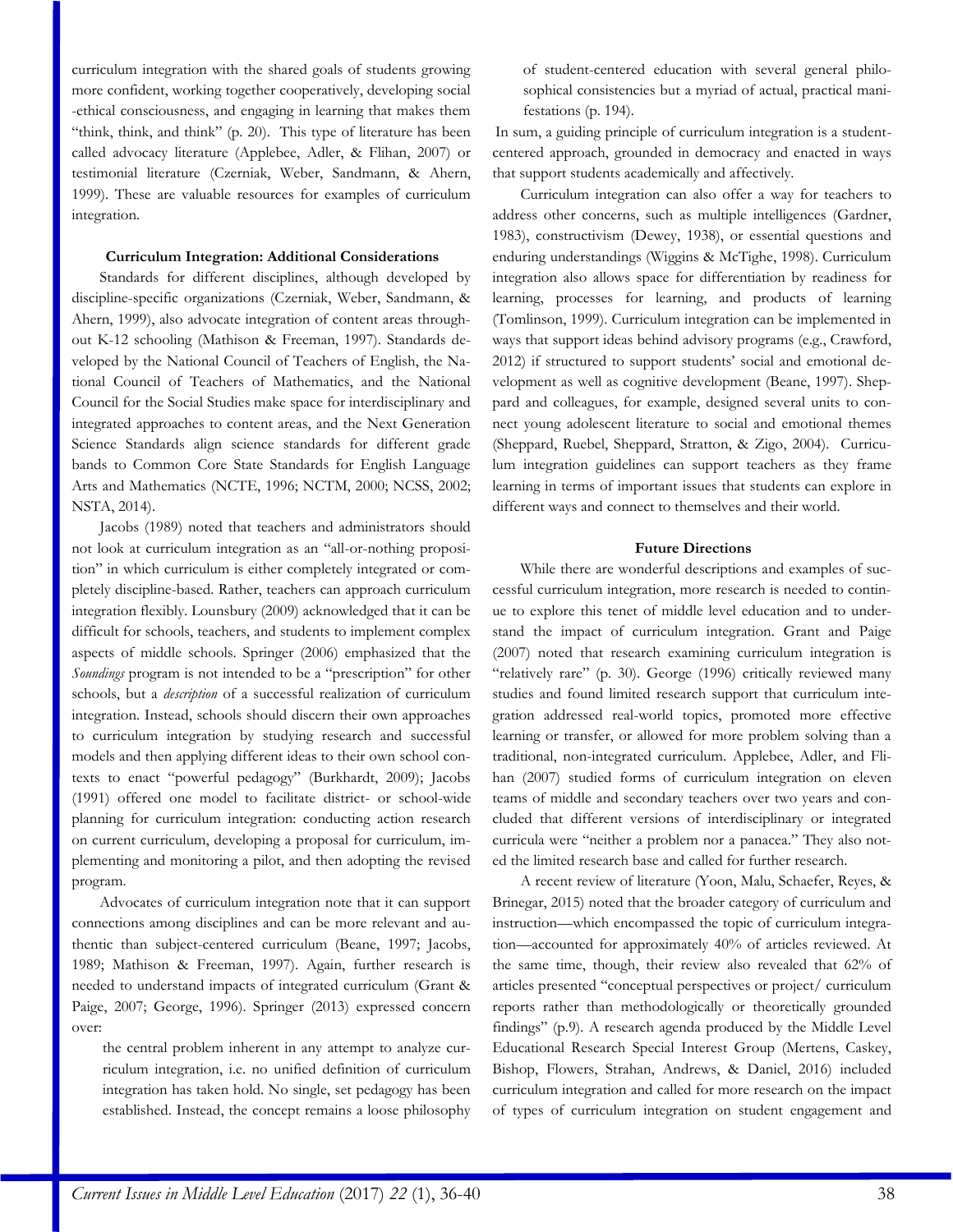achievement. Within that agenda, one section on curriculum integration (Bennett, Swanson, Schaefer, & Falbe, 2016) highlights three areas—literacy, personalized learning, and problem-based and project-based learning—as models for 21st century curriculum integration.

#### **Conclusion**

Curriculum integration offers a way for teachers and students to pose questions and investigate issues that span different content areas and disciplines while working to transcend these boundaries (Beane, 1997; Jacobs, 1989; Jackson, 2005). Several middle school textbooks (e.g., Brown & Knowles, 2014; Kellough & Carjuzaa, 2009; Manning & Bucher, 2012) present benefits of curriculum integration. Both theoretical works and research studies have noted that there is no uniform understanding of what curriculum integration is; at the same time, various authors have described benefits of curriculum integration for pre-service teachers, teachers, and students. Still, further research is needed to investigate its impacts on student learning. Ideas behind curriculum integration align with *This We Believe*, especially in terms of a curriculum for young adolescents that is challenging, relevant, exploratory, and integrative.

## **References**

- Applebee, A.N., Adler, M., & Flihan, S. (2007). Interdisciplinary curricula in middle and high school classrooms: Case studies of approaches to curriculum and instruction. *American Educational Research Journal, 44*, 1002-1039.
- Barry, A.L. (2013). Content integration through the eyes of novice and experienced teachers. *Teacher Education Quarterly, 40*, 93-106.
- Beane, J.A. (1993). *A middle school curriculum: From rhetoric to reality (2nd ed.).* Columbus, OH: National Middle School Association.
- Beane, J. A. (1997). *Curriculum integration: Designing the core of democratic education*. New York, NY: Teachers College Press.
- Beane, J. (2005). *A reason to teach: Creating classrooms of dignity and hope—The power of the democratic way.* Portsmouth, NH: Heinemann.
- Bennett, S., Swanson, K., Schaefer, M.B., & Falbe, K. (2016). *Curriculum integration*. In S. B. Mertens, M. M. Caskey, P. Bishop, N. Flowers, D. Strahan, G. Andrews, & L. Daniel (Eds.), *The MLER SIG research agenda* (pp. 15-17). Retrieved from http://mlersig.net/research/mler-sig-research-agenda
- Bishop, P., Allen-Malley, G., & Brinegar, K. (2007). Student perceptions of curriculum integration and community: Always give me a chance to shine. In S.B. Mertens, V.A. Anfara, Jr., & M.M. Caskey, (Eds.), *The young adolescent and the middle school*  (pp. 91-120). Charlotte, NC: Information Age.
- Brinegar, K., & Bishop, P.A. (2011). Student learning and engagement in the context of curriculum integration. *Middle Grades Research Journal, 6*, 207-222.
- Brown, D.F. (2011). Curriculum integration: Meaningful learning based on students' questions. *Middle Grades Research Journal, 6*, 193-206.
- Brown, D.F. (2016). *Curriculum integration*. In S.B. Mertens, M. Caskey, & N. Flowers (Eds.), *The Encyclopedia of Middle Grades Education* (2nd ed.) (pp. 122-125). Charlotte, NC: Information Age Publishing.
- Brown, D., & Knowles, T. (2014). *What every middle school teacher should know (3rd ed.).* Portsmouth, NH: Heinemann.
- Burkhardt, R.M. (2009). *Inventing powerful pedagogy: Share. 'Steal." Revise. Own.* Westerville, OH: National Middle School Association.
- Crawford, L. (2012). *The advisory book: Building a community of learners grades 5-9 (2nd ed.)*. Minneapolis, MN: Origins.
- Czerniak, C.M., Weber, W. B., Jr., Sandmann, A., & Ahern, J. (1999). A literature review of science and mathematics integration. *School Science and Mathematics, 99*, 421-430.
- Davidson, D., Miller, K., & Matheny, D. (1995). What does integration of mathematics and science really mean? *School Science and Mathematics, 95*, 226-230.
- Dewey, J. (1938). *Education and experience*. New York, NY: Mac-Millan.
- Dowden, T. (2007). Relevant, challenging, integrative and exploratory curriculum design: Perspectives from theory and practice for middle level schooling in Australia. *The Australian Educational Researcher, 34*, 51-71.
- Gardner, H. (1983). *Frames of mind: The theory of multiple intelligences.* New York, NY: Basic Books.
- George, P.S. (1996). The integrated curriculum: A reality check. *Middle School Journal, 28*, 12-19.
- Grant, P., & Paige, K. (2007). Curriculum integration: A trial. *Australian Journal of Teacher Education, 32*, 29-40.
- Greene, M.W. (2005). Curriculum development. In V.A. Anfara, Jr., G. Andrews, & S.B. Mertens (Eds.), *The encyclopedia of middle grades education* (pp. 162-165). Greenwich, CT: Information Age Publishing.
- Jackson, A.Y. (2005). Curriculum integration. In V.A. Anfara, Jr., G. Andrews, & S.B. Mertens (Eds.), *The encyclopedia of middle grades education* (pp. 165-167). Greenwich, CT: Information Age Publishing.
- Jacobs, H.H. (1991). Planning for curriculum integration. *Educational Leadership, 49*, 27-28.
- Jacobs, H.H., (Ed.) (1989). *Interdisciplinary curriculum: Design and implementation*. Alexandria, VA: ASCD.
- Kellough, R.D., & Carjuzaa, J. (2009). *Teaching in the middle and secondary schools (9th ed.).* Boston, MA: Pearson.
- Lounsbury, J.H. (2009). Deferred but not deterred: A middle school manifesto. *Middle School Journal, 40*, 31-36.
- MacMath, S., Roberts, J., Wallace, J., & Chi, X. (2010). Curriculum integration and at-risk students: A Canadian case study examining student learning and motivation. *British Journal of Special Education, 37*, 87-94.